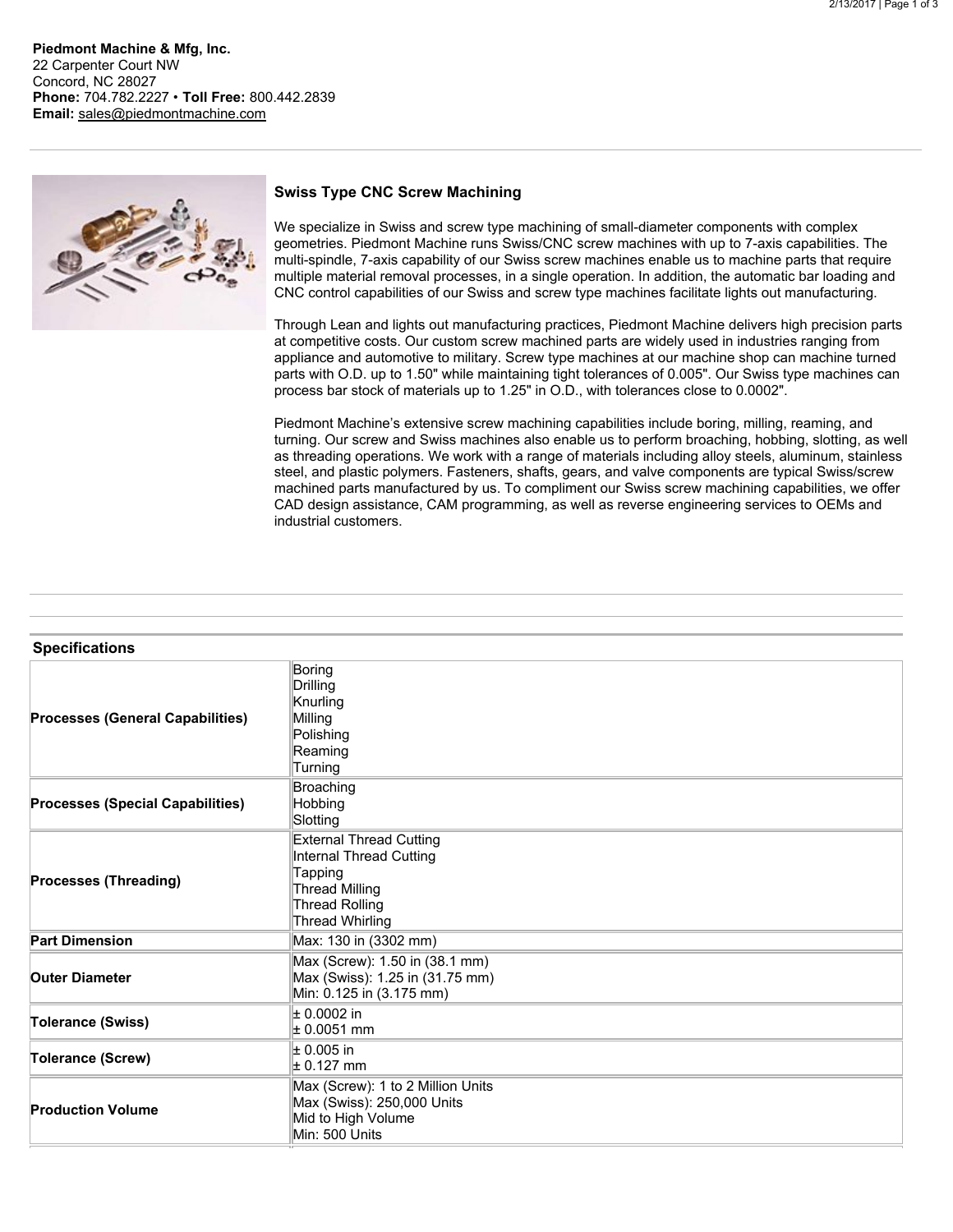|  |                                | Appliance<br>Automotive                                                                        |  |
|--|--------------------------------|------------------------------------------------------------------------------------------------|--|
|  |                                | Agricultural                                                                                   |  |
|  |                                | Electronics                                                                                    |  |
|  |                                | HVAC                                                                                           |  |
|  |                                | Industrial                                                                                     |  |
|  |                                | Marine                                                                                         |  |
|  |                                | Military/Mil-Spec                                                                              |  |
|  | <b>Industry Focus</b>          | Mining                                                                                         |  |
|  |                                | Packaging                                                                                      |  |
|  |                                | Pneumatics                                                                                     |  |
|  |                                | Hydraulics                                                                                     |  |
|  |                                | Controls<br>Valves                                                                             |  |
|  |                                | Bearings                                                                                       |  |
|  |                                | Oil and Gas                                                                                    |  |
|  |                                | Electrical                                                                                     |  |
|  |                                | Construction                                                                                   |  |
|  |                                | Shafts                                                                                         |  |
|  |                                | Valve Components                                                                               |  |
|  |                                | Automatic Door Components                                                                      |  |
|  |                                | Cable Connectors                                                                               |  |
|  |                                | Electronic Connectors                                                                          |  |
|  | <b>Intended Application</b>    | Fasteners                                                                                      |  |
|  |                                | Fire Suppression System Components                                                             |  |
|  |                                | Fittings                                                                                       |  |
|  |                                | Gears                                                                                          |  |
|  |                                | Hardware                                                                                       |  |
|  |                                | Roller Bearings                                                                                |  |
|  |                                | J.I.T. Deliveries                                                                              |  |
|  |                                | Max: 2 Weeks (On Initial Order)                                                                |  |
|  | <b>Lead Times Available</b>    | Min: 3 Days                                                                                    |  |
|  |                                | Quoted on job by job basis<br>Rush Services Available                                          |  |
|  |                                |                                                                                                |  |
|  |                                | <b>ANSI</b>                                                                                    |  |
|  |                                | <b>ASME</b>                                                                                    |  |
|  |                                | <b>ASTM</b><br>ISO 9001:2008                                                                   |  |
|  | <b>Industry Standards</b>      | Mil-Spec                                                                                       |  |
|  |                                | PPAP                                                                                           |  |
|  |                                | RoHS Compliant                                                                                 |  |
|  |                                | CAD Design Services                                                                            |  |
|  |                                | CAM Programming Services                                                                       |  |
|  | <b>Additional Capabilities</b> | Coordinate Measuring Machines (CMM)                                                            |  |
|  |                                | Reverse Engineering                                                                            |  |
|  |                                | <b>Bar Feed</b>                                                                                |  |
|  |                                | CNC Control Capabilities                                                                       |  |
|  | <b>Equipment Capabilities</b>  | Multi-Spindle                                                                                  |  |
|  |                                | Up to 7-Axis Machining Capabilities                                                            |  |
|  |                                | From simple 2-axis turning to 7-axis, turn-mill-drill CNC Swiss-type machines, we are equipped |  |
|  |                                | with a full line of CNC equipment from the following manufacturers:                            |  |
|  |                                | Star                                                                                           |  |
|  |                                | Citizen                                                                                        |  |
|  |                                | Matsuura                                                                                       |  |
|  | <b>Equipment List</b>          | Mori Seiki                                                                                     |  |
|  |                                | Miyano                                                                                         |  |
|  |                                | Nakamura-Tome                                                                                  |  |
|  |                                | Fanuc-RoboDrill                                                                                |  |
|  |                                | <b>KMT</b>                                                                                     |  |
|  | <b>Automation Capabilities</b> | Continuous Machining                                                                           |  |
|  |                                | Alloy Steels                                                                                   |  |
|  |                                | Aluminum                                                                                       |  |
|  |                                | <b>Brass</b>                                                                                   |  |
|  |                                | <b>Bronze Alloys</b>                                                                           |  |
|  |                                | Carbon Steel                                                                                   |  |
|  | <b>Materials (Metals)</b>      | Copper                                                                                         |  |
|  |                                |                                                                                                |  |